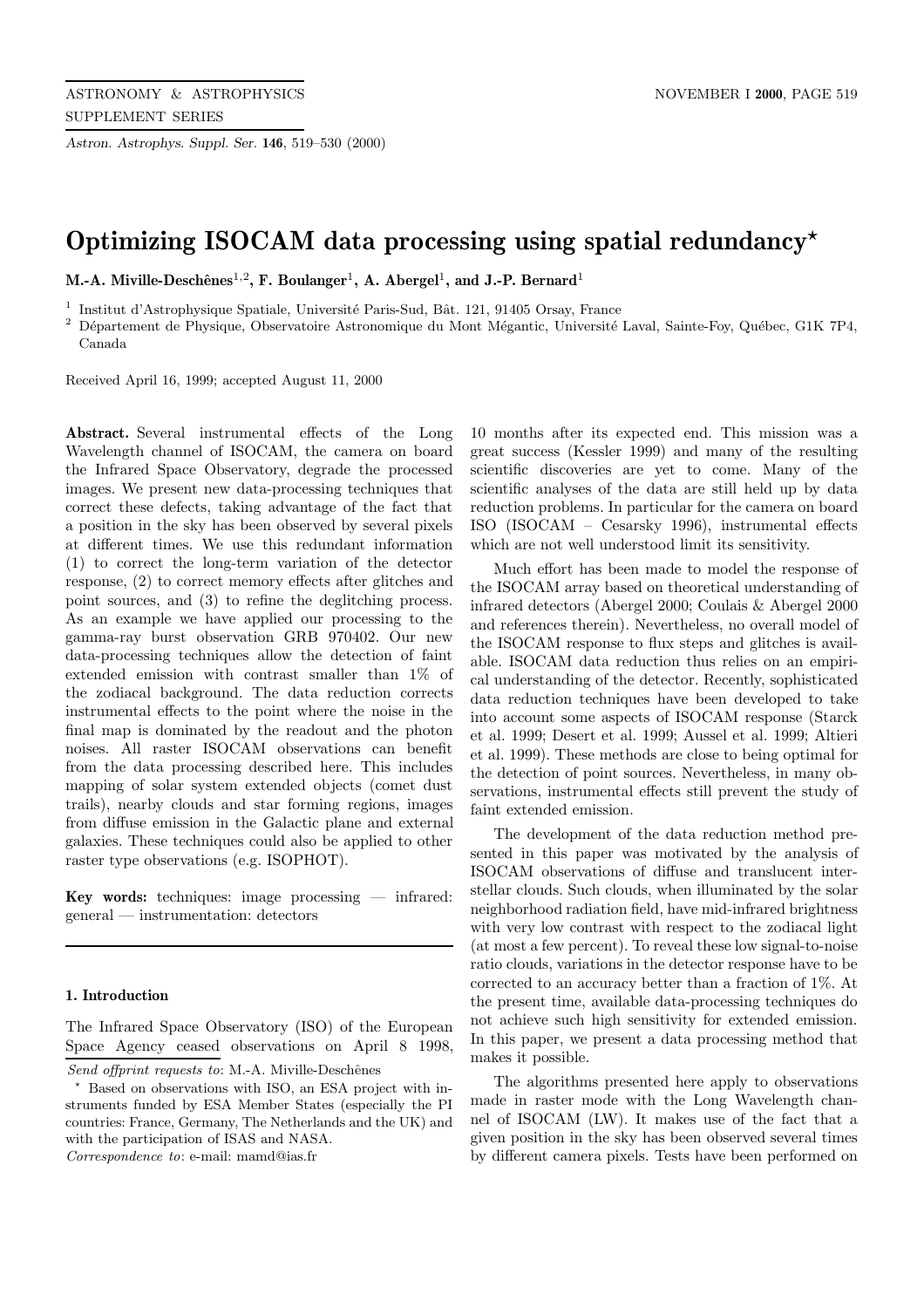extended emission observations presenting low and high contrasts. We have checked that our methods can be applied to most raster mode observations, and as a consequence concerns a significant fraction of ISOCAM observations (extra-galactic, galactic and even solar system observations).

To illustrate the data processing we use two different observations of the same field, obtained sequentially in exactly the same configuration. The amplitude of instrumental effects are not the same in both observations, giving us constraints on the validity of our method. In Sect. 2 we present the observations used to illustrate the data reduction chain. In Sect. 3 standard data reduction techniques are briefly presented. The main problems of the standard reduction are described in Sect. 4 and the new data processing approach to address these problems is detailed in Sect. 5. The performances of the overall method are discussed in Sect. 6.

# **2. Observation**

The main ISOCAM technical characteristics are presented in (Cesarsky 1996). The LW channel of ISOCAM operates between 4 and 18  $\mu$ m. A lens wheel allows the selection of the field of view per pixel (1.5, 3, 6 and 12 arcsecs), and a filter wheel the selection of the spectral band pass (10 broad band filters and two Continuously Variable Filters). The detector is a 500  $\mu$ m thick crystal made of gallium doped silicon photo-conductor hybridized by Indium bumps. The  $32 \times 32$  square pixels are defined with a pitch of 100  $\mu$ m.

A given observation (characterized by a given configuration (lens, filter, integration time)) is presented as a collection of  $32 \times 32$  images (called readouts) gathered together in a data cube. Three different observational modes were available with ISOCAM (Siebenmorgen et al. 1997): 1) single pointing, raster mode, 2) beam switching and 3) spectrophotometry. The observations presented in this paper were obtained in raster mode where many readouts are put together to build a mosaic of the observed object (called the sky image). The scanning strategy is made in such a way that each readout taken on the sky has some overlap with its neighbors (see Fig. 1).

To illustrate the data reduction procedures, we use two ISOCAM observations of the gamma-ray burst GRB 970402 first observed by BeppoSAX (Feroci et al. 1997) on April 2.93 UT 1997. The coordinates (J2000) of the burst were  $\alpha = 14^{\mathrm{h}}50^{\mathrm{m}}16^{\mathrm{s}}$ ,  $\delta = -69^{\circ}19'9$  with an error circle of radius 3'. Target-of-opportunity ISO observations (ISOCAM and ISOPHOT) were requested by Castro-Tirado et al. (1998) to detect a transient infrared emission of this burst. Unfortunately, the observations did not show such emission. Nevertheless, these particular observations are of great interest for us since the same field was observed twice, subsequently within the same

**Fig. 1.** Raster observing strategy. The crosses indicate the positions on the sky of the camera center. The first (solid line) and the sixteenth (dash line) positions of the camera are shown as square. The arrow shows the scanning direction

orbit, in exactly the same configuration, to look for a decrease in the GRB emission. The observational strategy of the observations is sketched in Fig. 1 and described in Table 1. Comparing the result of our processing on both observations (GRB1 and GRB2 in the following) allows us to validate the method.

## **3. Building the standard low level sky map**

The standard ISOCAM reduction method consists of the following steps:

**Deglitching.** On any observation, numerous energetic particle impacts leave traces on one or several pixels of the detector. Most of these impacts do not affect the detector response on long time scale and are seen as instantaneous flux step (fast glitches). In Fig. 2, a typical flux history of one pixel as a function of time is shown where many fast glitches are apparent. Various techniques are used to suppress these emission spikes (Starck 1999).

**Dark image subtraction.** The response of the LW detector of ISOCAM is not zero when the detector does not receive any photons coming from the sky. This dark image must be subtracted from the data. Temporal variation of the dark image has been observed (Starck et al. 1999) and modeled by Biviano et al. (1998) using a polynomial function of time.

**Short term transient.** It has been known since pre-launch measurements (Perault et al. 1994) that the ISOCAM detector is affected by a transient effect, i.e. its response to a given flux step is not instantaneous. Recently a new model of the response, based on the physic of Si:Ga arrays (Fouks & Schubert 1995), has been

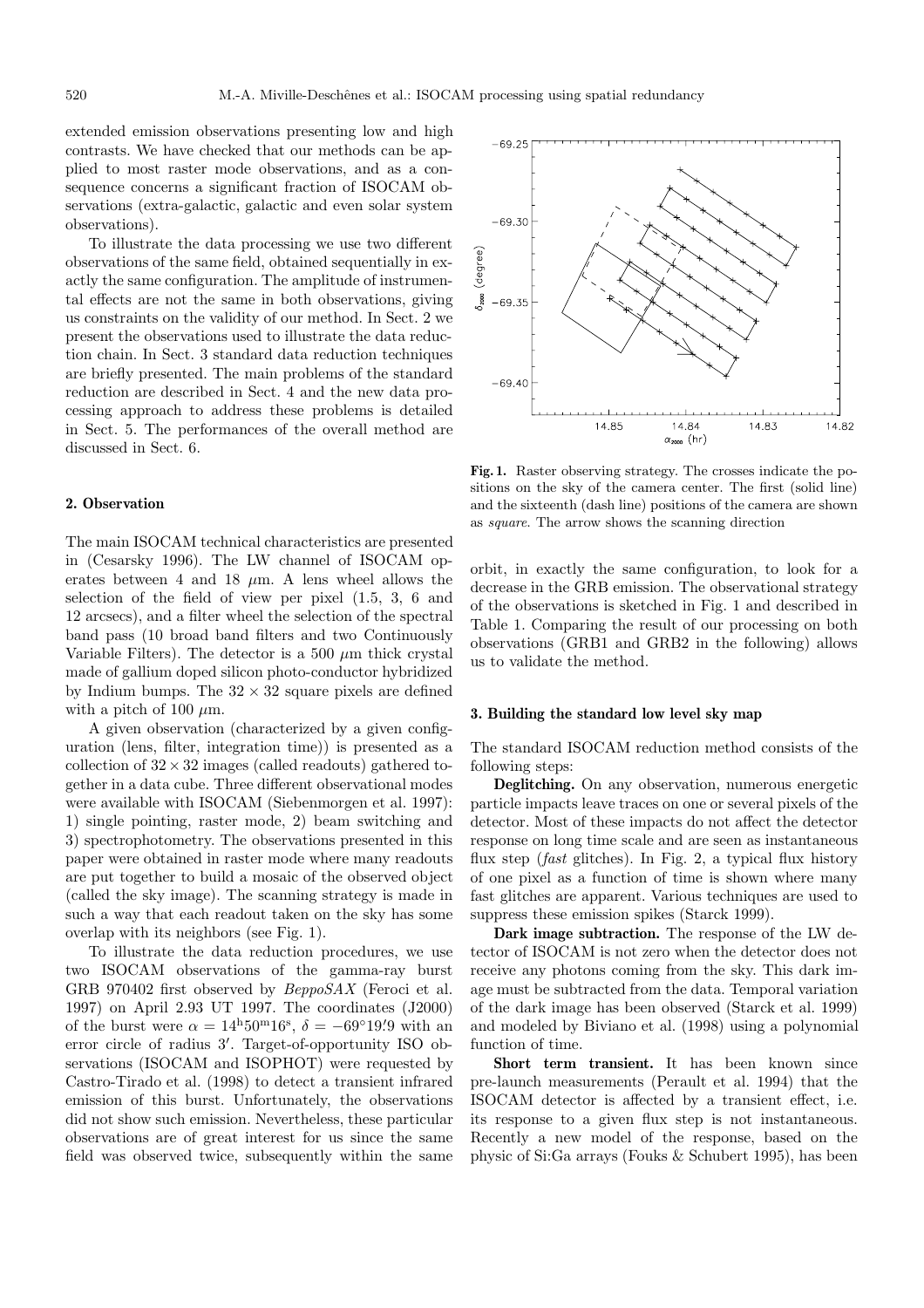**Table 1.** Journal of the two ISOCAM observations of the gamma-ray burst GRB 970402

 $\overline{a}$ 

|                          | GRB1                    | GRB2                    |  |
|--------------------------|-------------------------|-------------------------|--|
| Date                     | April 5 1997            | April 5 1997            |  |
| ISO Revolution           | 506                     | 506                     |  |
| Time since activation    | $2.12$ (hrs)            | $3.42$ (hrs)            |  |
| Filter                   | LW10                    | LW10                    |  |
| Wavelength               | $8.5 - 15.0 \mu m$      | $8.5 - 15.0 \mu m$      |  |
| Right Ascension J2000    | 14h $50m$ 18.2s         | $14h$ 50m $18.1s$       |  |
| Declination J2000        | $-69^{\circ}$ 19' 57.1" | $-69^{\circ}$ 19' 59.3" |  |
| Total number of readouts | 907                     | 907                     |  |
| Number of raster steps   | $8 \times 8$            | $8 \times 8$            |  |
| Readouts per positions   | 12                      | 12                      |  |
| Step size (pixels)       | 8                       | 8                       |  |
| Exposure time (seconds)  | 5.04                    | 5.04                    |  |
| Pixel size               | 6''                     | 6''                     |  |
| Comment                  | Strong LTT              | Good quality            |  |



**Fig. 2.** Temporal evolution of a typical pixel. **A)** Raw data many energetic electrons have hit the pixel causing instantaneous flux steps known as fast glitches. A response accident is apparent near  $t = 350$  s caused by an ion impact (slow glitch). **B)** Fast glitch corrected data – short time flux steps have been identified as glitches and removed from the data cube

developed by Coulais & Abergel (2000). The uncertainty in the corrected flux with this new model is  $\sim 1\%$  but raises to about 10% for point sources, likely due to charge coupling effects between neighboring pixels. This is not a strong problem here since we are mostly interested in diffuse emission.

**Flat Field.** Generally, each pixel of a detector does not have exactly the same response to a given flux. This spatial variation of the detector response (the flat field in the following) must be taken into account. The most straightforward way to compute an image of the flat field is to average all readouts of a data cube, and normalize the mean to 1 (Starck et al. 1999). This technique supposes that all camera pixels have seen the same average flux along the observation. It is a reasonable approximation in raster mode where the camera is moving on a region of the sky much larger than the field of view of the camera, which does not contain any systematic gradient.

**Building the sky image.** After dividing the data cube by the flat field, the final standard data reduction step is to project each readout onto the sky to build the sky image. The LW channel of ISOCAM is affected by a field of view distortion problem that must be taken into account in this operation (Starck et al. 1999), especially to properly add emission from point sources and small scale structures.

The sky image of the GRB1 observation obtained with the standard data processing described in this section is shown in Fig. 8A. It is affected by many instrumental problems that limit the full sensitivity of the instrument. In the next section we describe the open problems for the imaging of faint extended emission.

#### **4. Open problems**

**Long term transient.** Figure 3 presents the temporal evolution of the median flux observed in the  $11 \times 11$  central square of the detector for the GRB1 (a) and GRB2 (b) observations. One striking feature of Fig. 3 is the drift in the first observation, not seen in the second. This drift in ISOCAM response is observed quite frequently and is called in the following the Long Term Transient (LTT). When observed, the amplitude of the LTT is about 5% of the total sky emission, as in Fig. 3. One also sees that the first sky image (Fig. 8A) is completely dominated by the long term drift. This is true for any observation affected by a LTT of faint extended emission with contrasts smaller than a few percent of the zodiacal light.

The LTT was identified during the pre-launch measurements. Many calibration observations presented a slow and continuous increase of the response after a positive flux step. This rise gradually attenuates on a variable time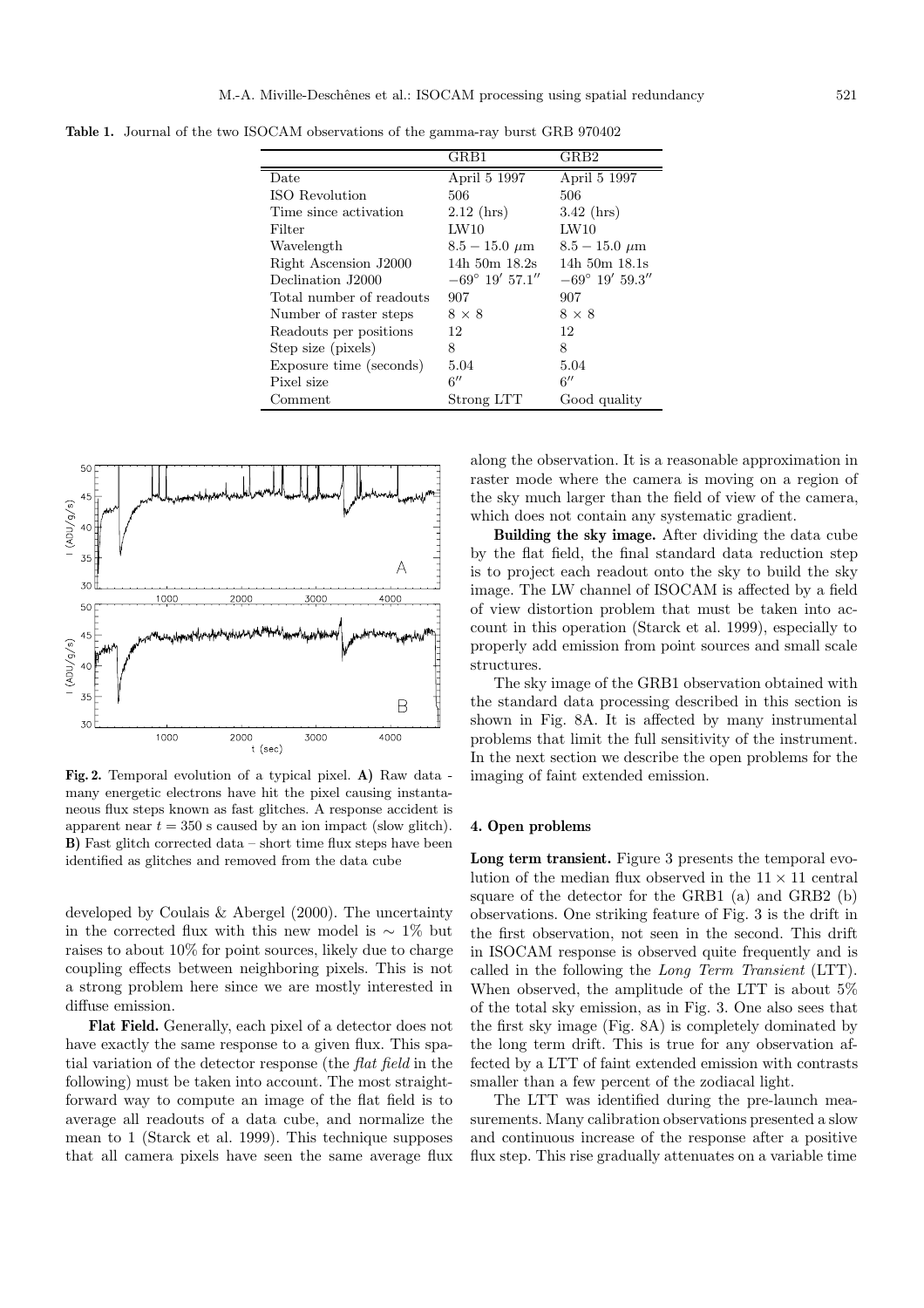

**Fig. 3.** Temporal evolution after short term transient correction of the median flux observed in the  $11 \times 11$  central part of the camera, for the GRB1 **A)** and GRB2 **B)** observations

scale which can be up to several hours. Unlike the short term transient, no analytical or physical description has been developed so far to correct for this specific effect which seems to be a general behavior of this type of detector. Vinokurov & Fouks (1991) addressed the problem of long term drift in their study of nonlinear response of photo-conductors. Unfortunately, the analytical approximation they propose does not seem to reproduce accurately ISOCAM's LTT.

**Slow glitches.** Another important problem is related to glitches which modify the response during a significant time. This is illustrated in Fig. 2 where one notices a significant change in the detector response near  $t = 350$  s, just after a glitch impact. The glitch impact is removed by the standard deglitching algorithm but the detector response is significantly disrupted for more than 500 s. In this example the signal is depressed after the glitch, but it can also be enhanced. These glitches with a memory effect (called in the following "slow glitches"), which affect the response of one or more pixels for some time after the impact, are believed to be due to heavy ions. They are responsible for most of the periodic patterns seen in Fig. 8A. No model has been developed to correct this instrumental effect. Désert et al. (1999) describe the various types of slow glitches known and a method to correct the response accident. However, it is not suitable for our problem; this method was indeed optimized for point source extraction where diffuse emission is not intended to be restored.

**Ghosts.** There are also several artificial point sources  $("ghosts"$  in the following) due to uncorrected memory effects. After seeing a bright point source, the response of a given pixel is significantly affected for some time. We have seen in the previous section that significant memory effects remain after strong point sources even after the

short term transient correction. Therefore, as the satellite moves on the sky from one sky position to the other, pixels that have observed bright point sources are affected by a memory effect, and the pattern of each point source appears repetitively in the sky image until the response of the pixels returns to a normal value.

We conclude that the actual data processing does not adequately take into account (1) the long term drift, (2) slow glitches and (3) short term transients on point sources. The long term drift precludes the study of largescale emission fainter than 10% of the zodiacal light background. All instrumental effects limit the brightness sensitivity for small scale structures. Solving these problems is crucial in order to take advantage of the unique sensitivity and angular resolution of ISOCAM. This is particularly true for small-scale structures since generally the contrast of interstellar medium emission decreases from large to small scales (Gautier 1992).

## **5. New approach for LW-ISOCAM data processing**

# 5.1. General description

## 5.1.1. General inversion method

To address the problems described in Sect. 4 we have developed a method which uses the fact that a position on the sky has been observed by several ISOCAM pixels at different times (see Fig. 1). The redundant information is used to separate the contributions of the sky emission and of instrumental effects to the observed signal. This approach has already been used for the IRAS mission (e.g. Okumura 1991; Wheelock et al. 1997) and may be generalized to every raster type observations, whatever the wavelength of observation. Formally the processing of astronomical data with spatial redundancy could be treated as an inversion problem. We can consider that the data observed  $O$  is the result of the convolution of the real sky  $S$  with the instrumental function  $I$  plus some additive noise N:

$$
O = I \otimes S + N. \tag{1}
$$

When the observation has been conducted with spatial redundancy, it may be possible to address the data processing problem globally by finding  $I, S$  and  $N$  that will reproduce O and minimize the difference between measurements obtained at the same sky position. Such an approach supposes that the main instrumental effects that affect  $I$  and  $N$  are known enough to constrain the inversion method. Presently this is not the case for ISOCAM.

#### 5.1.2. Sequential approach

ISOCAM's response variations are complex and presently we are not able to model it with a reasonable number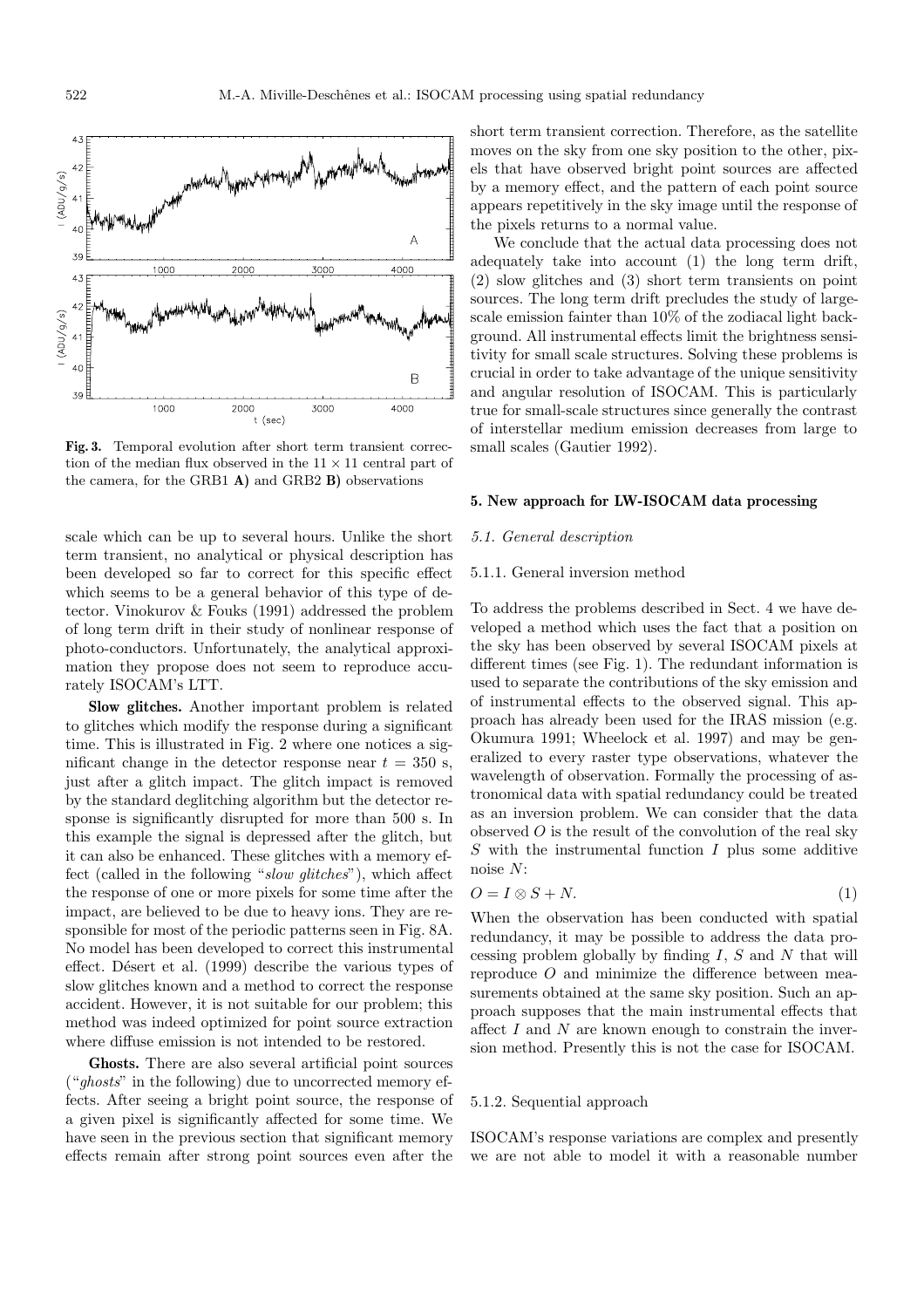

**Fig. 4.** Data reduction chain illustrating the data processing steps from left to right. The time dependent flat field and bad pixel identification operations can be done iteratively

of parameters which would allow us to address the data processing problem by a global inversion. We have thus adopted a sequential approach where the instrumental effects are treated one at a time. Nevertheless, even if we cannot use such a global method, the idea of minimizing the differences between pixels that have seen the same sky position is the mainstay of our approach. In particular, the ISOCAM long term drift problem is addressed by a least square minimization technique based on the fact that, if the detector is slowly reaching stabilization, the measured flux is also approaching the real observed flux. Here we suppose that every pixels of the array is affected by the same long term drift. The implication of this assumption will be discussed in Sect. 6.

Once the LTT is removed, the other response variations (slow glitches, ghosts and residual transient effects) are corrected by comparing the data cube to the sky image. This is done in two steps. First we compute a variable flat field that takes into account pixel-to-pixel response variations. Second, pixels that have a flux that departs significantly from the sky image are flagged (these are called bad pixels in the following). This last operation removes slow glitches and ghosts. These two operations (variable flat field and bad pixel identification) can be done several times to improve the sky image (see Fig. 4).

### 5.2. Long term transient

## 5.2.1. Gain or Offset effect?

First of all it is important to determine how the long term transient, the flat field  $F$  and the observed flux  $I_{obs}$  are related to the incident flux  $I_{\text{sky}}$ . We have considered the three following possibilities for the LTT:

1. Gain effect:  $I_{\text{obs}} = G(t) F I_{\text{sky}};$ 

2. Offset effect affected by flat: 
$$
I_{obs} = F(I_{sky} + \Delta(t));
$$

3. Pure offset effect:  $I_{obs} = F I_{sky} + \Delta(t)$ .

The two GRB observations are of great help in identifying the nature of the LTT. As the two observations were done in exactly the same way, it is possible to subtract directly the two data cubes. In Fig. 5A we show the flux history of



**Fig. 5. A)** Flux history of two pixels of the GRB2 observation. This observation is not affected by the LTT. The flux difference between the two pixels is due to an intrinsic response difference (flat field). **B)** Difference between the two GRB observations for the two pixels considered in **A)**. Even if the two pixels have very different responses, the LTT amplitude is the same

two pixels of the GRB2 observation. As one can see there is no long term drift detectable in this observation. The flux difference between the two selected pixels is due to a ∼25% flat field difference. The difference between observation 1 and 2 for these two pixels is shown in Fig. 5B. Both pixels have a very similar drift; the 25% difference between the two pixels flux does not appear in Fig. 5B. We then conclude that the LTT does not depend on the signal  $FI_{\rm sky}$ . In this context, the only valid description of the LTT is the pure offset effect:  $I_{obs} = F I_{sky} + \Delta(t)$ . In the following we consider the LTT as a single offset over all the detector; in other words we suppose that all pixels are affected by the same offset.

## 5.2.2. Formalism

For a given pixel at a position  $(x, y)$  on the detector array and at a given time t, the observed flux  $I_{obs}(x, y, t)$  is related to the temporally varying flat field  $F(x, y, t)$ , the incident flux  $I_{\rm sky}(x, y, t)$  and the long term drift  $\Delta(t)$  by the following equation:

$$
I_{obs}(x, y, t) = F(x, y, t)I_{sky}(x, y, t) + \Delta(t).
$$
\n(2)

\nHere we suppose that  $\Delta(t)$  is not pixel dependent.

The offset function  $\Delta(t)$  is found using Eq. (2) and the spatial redundancy inherent to raster mode observations. We determine  $\Delta(t)$  by solving a set of linear equations obtained by comparing flat field corrected intensities of the same sky positions but obtained at different times. The flat field  $F(x, y, t)$  is computed using the *adaptive flat* field method (see Appendix A.2). The flat field corrected intensities can be written:

$$
\frac{I_{\text{obs}}(x, y, t)}{F(x, y, t)} = I_{\text{sky}}(x, y, t) + \frac{\Delta(t)}{F(x, y, t)}.
$$
\n(3)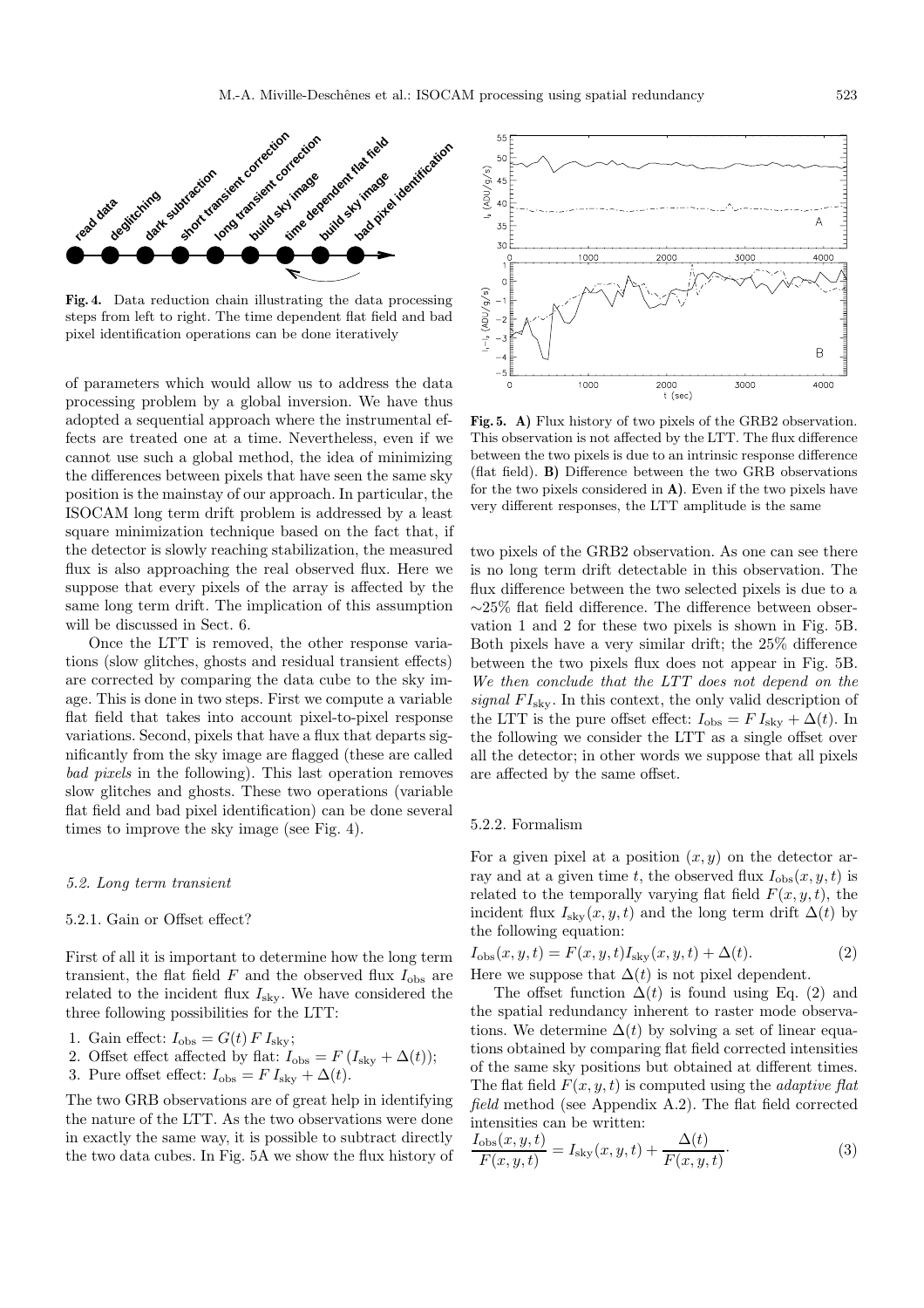In raster mode the camera does not always point at the same position on the sky. To compare two pixels that have seen the same position on the sky, we must put all readouts in a common spatial reference frame. Practically, we project  $I_{obs}(x, y, t)$  and  $F(x, y, t)$  on the plane of the sky (right ascension  $(\alpha)$  – declination  $(\delta)$  reference frame). In this reference frame and following Eq. (3), the difference between two pixels that have seen the same sky  $I_{\text{sky}}(\alpha, \delta)$ at different time  $(t_i \text{ and } t_j)$  is:

$$
\frac{I_{\text{obs}}(\alpha, \delta, t_i)}{F(\alpha, \delta, t_i)} - \frac{I_{\text{obs}}(\alpha, \delta, t_j)}{F(\alpha, \delta, t_j)} = \frac{\Delta(t_i)}{F(\alpha, \delta, t_i)} - \frac{\Delta(t_j)}{F(\alpha, \delta, t_j)} \cdot (4)
$$

To ensure that we compare fluxes obtained at the same sky position, the field of view distortion must be accurately taken into account in the projection operation.

The function of interest  $\Delta(t)$  is estimated using a leastsquare minimization technique with the following minimization criterion:

$$
\chi^2 = \sum_{\alpha, \delta, t_i, t_j} \left[ \frac{I_{\text{obs}}(\alpha, \delta, t_i)}{F(\alpha, \delta, t_i)} - \frac{I_{\text{obs}}(\alpha, \delta, t_j)}{F(\alpha, \delta, t_j)} - \frac{\Delta(t_i)}{F(\alpha, \delta, t_i)} + \frac{\Delta(t_j)}{F(\alpha, \delta, t_j)} \right]^2.
$$
\n(5)

Here the sum is over all the possible pixel pairs that have seen the same region of the sky.

The function  $\Delta(t)$  which minimizes the value of  $\chi^2$  is found by solving the system determined by:

$$
\frac{\partial \chi^2}{\partial \Delta(t_i)} = 0. \tag{6}
$$

Equation (6) represents a standard set of linear equations which can be written in a matrix form:  $A\Delta(t) = B$ , with:

$$
A(i,j)_{i \neq j} = \sum_{\alpha,\delta} \frac{1}{F(\alpha,\delta,t_i)F(\alpha,\delta,t_j)}
$$
(7)

$$
A(i,j)_{i=j} = \sum_{\alpha,\delta,t_{j\cap i}} \frac{-1}{F(\alpha,\delta,t_i)F(\alpha,\delta,t_j)}
$$
(8)

$$
B(i) = \sum_{\alpha, \delta, t_j \cap i} \frac{1}{F(\alpha, \delta, t_i)} \left[ \frac{I_{\text{obs}}(\alpha, \delta, t_j)}{F(\alpha, \delta, t_j)} - \frac{I_{\text{obs}}(\alpha, \delta, t_i)}{F(\alpha, \delta, t_i)} \right]. \tag{9}
$$

The  $A(i, j)$  and  $B(i)$  terms are computed with all pixels that overlap. For each pair  $(i, j)$ , the sums are always computed on the positions  $(\alpha, \delta)$  where  $I_{obs}(\alpha, \delta, t_i)$  and  $I_{obs}(\alpha, \delta, t_j)$  are both defined.

Finally  $\Delta(t)$  is found from:  $\Delta(t) = A^{-1}B$ . As the second derivative of  $\chi^2$  is always positive, the solution found for  $\Delta(t)$  necessarily minimizes the  $\chi^2$  criterion. We add an offset to all values of  $\Delta(t)$  to force the correction to be zero at the end of the observation:  $\Delta(t_{\text{end}}) = 0$ . This is justified by the fact that the long term transient tends to stabilize at the end of an observation. However, there are several observations not stabilized at the end, so that the absolute brightness may be systematically shifted (generally below a few %). For the observations of low contrasted clouds on top of a flat large scale emission (at least the zodiacal emission), this point is not critical as we always remove the large scale emission at the end of our processing.

## 5.2.3. Practical implementation

Other than detector noise, two additional sources of uncertainties affect the comparison of raster images and thus the LTT correction through the minimization algorithm described in the previous section: slow glitches and flat field variations along the observation. The signal measured on point sources is not identical in the individual readouts, essentially due to the undersampling of the the point spread function for the  $6''$  pixels. Bright sources are thus an additional source of error but they can easily be discarded. The two other noise sources make the practical implementation of the formalism a non-straightforward procedure.

An extensive use of the LTT inversion method presented here on real data has demonstrated the extreme importance of an accurate flat field. As the LTT correction is based on the comparison of the brightness measured by different parts of the array, its result depends on the accuracy of the flat field. In particular, when  $F(\alpha, \delta, t)$  is not well estimated, oscillations in phase with the rastering of the observations may appear in the correction found. To overcome this difficulty we compute an approximate LTT correction (as oppose to the exact correction which is the solution of Eq. (6)). The study of low contrast ISOCAM data affected by long term drifts has shown that, in some cases, the LTT can be approximated by the sum of two exponential functions, one upward and one downward:

 $\Delta(t) \approx P \times \exp(-Q \times t^R) - S \times \exp(-T \times t)$  $(10)$ where  $P, Q, R, S, T$  and U are strictly positive. By approximating the LTT in this way, we greatly simplify the problem as  $\Delta(t)$  now depends only on six parameters. As for the exact solution, the approximated solution is found by minimizing the criterion of Eq. (5), using an IDL curve fitting program (MPFIT). The obvious advantage of this method is that the approximated LTT correction is smooth, getting rid of the oscillations found in some exact solutions.

On the other hand, we have observed cases where this approximation of the LTT does not hold. Sometimes, the LTT shows oscillations that can dominate the emission in low contrasted fields (e.g. cirrus clouds – see Miville-Deschênes et al. 2000). In these cases, an accurate estimation of the flat field and the use of the exact solution for the LTT are mandatory.

## 5.2.4. LTT correction for the GRB1 observation

Figure 6 presents the LTT corrections found for the GRB1 observation. A adaptive single flat field (see Appendix A.2) was used and point sources were discarded to compute the exact and approximated corrections. The approximated LTT correction is smoother than the exact one, which oscillates with a  $\sim 0.2$  ADU/g/s amplitude and a period of  $\sim$  1800 s. In this case we have applied the approximated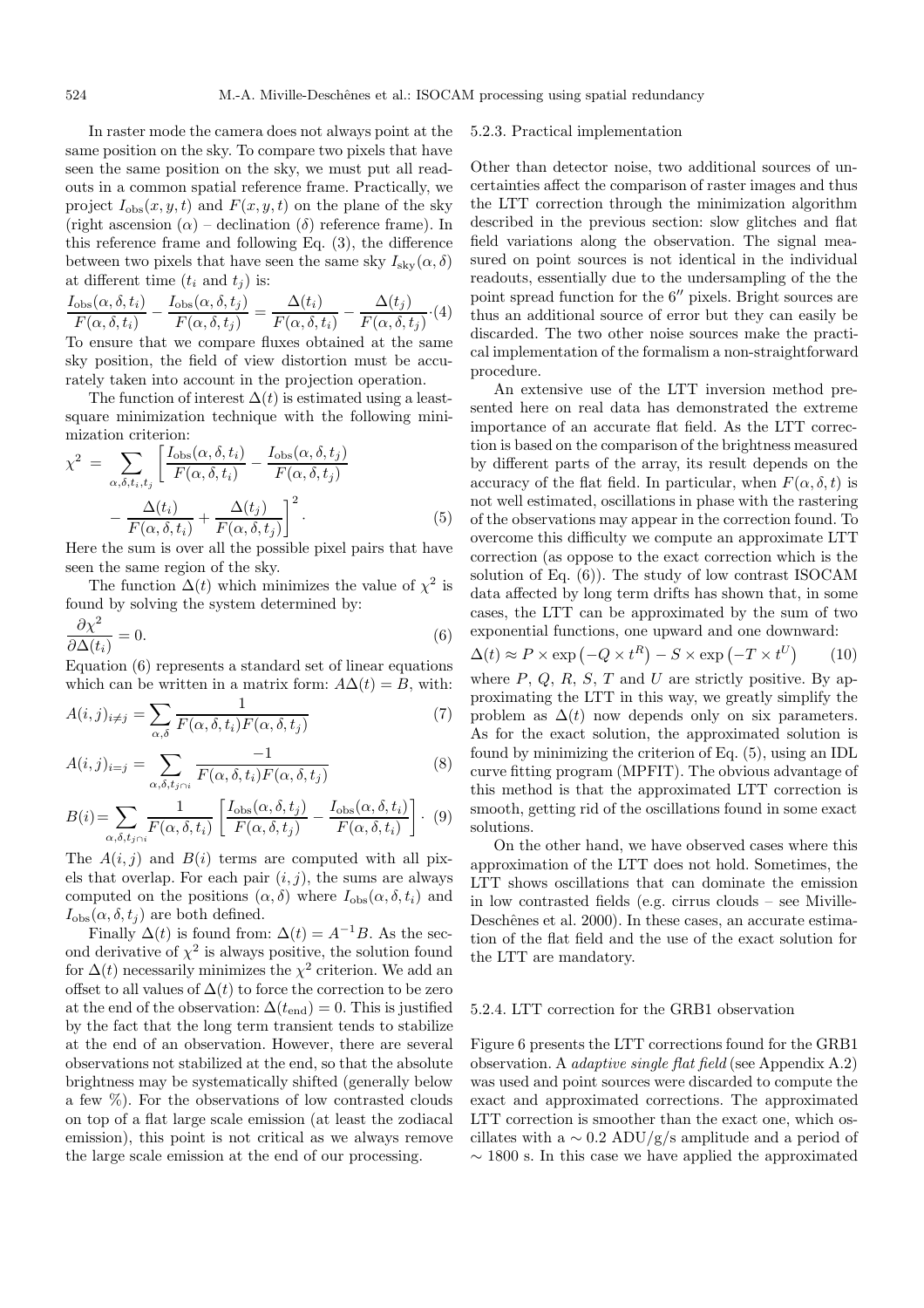

**Fig. 6.** Exact and approximated LTT correction for the GRB1 observation. Estimating the error on the LTT correction is difficult as it is very sensitive to the accuracy of the flat field used. The error bar represented here is the statistical error  $(0.08 \text{ ADU/g/s} - \text{see Appendix B}).$  A more realistic error determination would be related to the accuracy of the flat field. For the GRB observations, a 1% uncertainty on the flat field corresponds to a 0.4 ADU/g/s error on the LTT correction

LTT correction. The sky image computed after that correction has been done is presented in Fig. 8B. One sees that it is mandatory to apply the LTT correction since its amplitude  $(3 \text{ ADU/g/s})$  is nearly three times the amplitude of the emission of interest  $(1.1 \text{ ADU/g/s})$ . At this stage we have used a single flat field to compute the sky image. It is necessary to use a variable flat field to correct the artefacts (e.g. periodic patterns) seen in Fig. 8B.

# 5.3. Variable Flat Field

After the LTT has been corrected, we then take into account the pixel-to-pixel temporal variations of the detector response. These response variations are observed at various timescales. At short timescales they are due to bad short term transient correction, particularly on point sources. On longer time scales they are mainly caused by slow glitches (see Sect. 4). The use of a single flat field (see Sect. 3) does not take into account these temporal variations (that represent  $\sim$ 1−3% of the average flat field) preventing the benefit of the optimal ISOCAM sensitivity. To go further in the data processing, we try to correct these pixel-to-pixel response variations with a time-dependent flat-field (called "variable flat field" in the following).

For LTT corrected data, the observed flux  $I_{\text{obs}}$  at position  $(x, y)$  on the array and at time t is

$$
I_{\rm obs}(x, y, t) = F(x, y, t) I_{\rm sky}(x, y, t),
$$
\n(11)

where  $F(x, y, t)$  is the instantaneous response of pixel  $(x, y)$  at time t. Thus flat field and sky structures are mixed together in  $I_{obs}(x, y, t)$ . In the following we show



**Fig. 7.** Ghost identification. Flux history of a pixel which has observed a point source. The flux values after the point source are affected by a memory effect and are identified as a ghost (flagged out)

how the flat field variations can be extracted from the data by estimating  $I_{\text{sky}}(x, y, t)$  and by taking advantage of the spatial redundancy.

In raster observation mode, many pixels of the data cube have seen the same position  $(\alpha, \delta)$  on the sky. By averaging all these pixels we reduce the noise due to instrumental effects on the computation of the sky image  $I_{\text{sky}}(\alpha, \delta)$ . The estimate of  $I_{\text{sky}}(x, y, t)$  is made by an inverse projection of  $I_{\text{sky}}(\alpha, \delta)$  on each readout of the data cube. Then  $F(x, y, t)$  is computed by averaging  $I_{obs}(x, y, t)/I_{\rm sky}(x, y, t)$  with a sliding window on the time axis (see Appendix A.1). Here are the guidelines of this method:

- 1. Construct a sky image;
- 2. Smooth (median smoothing) the sky image with a  $10 \times 10$  window;
- 3. Compute an *ideal cube*  $I_{\text{sky}}(x, y, t)$  by projecting the smoothed sky image on each readout of the data cube;
- 4. Smooth (median smoothing)  $I_{obs}(x, y, t)/I_{\rm sky}(x, y, t)$ on the time axis. The size of the smoothing window should be of the order of the time spent on 5 different sky positions.

The sky image of the GRB1 observation, obtained with the variable flat field, is shown in Fig. 8C. The size of the filtering window on the time axis is 100 (corresponding to ∼500 s). As seen in Fig. 8C, the variable flat field removes almost all periodic patterns due to high-frequency variations of the detector response. Compared to other methods we have tested (see Appendices A.1 and A.2), this variable flat field gives by far the best results.

## 5.4. Bad pixel identification

The deglitching process used at the beginning of the reduction chain (see Sect. 3) removes extremely deviant pixels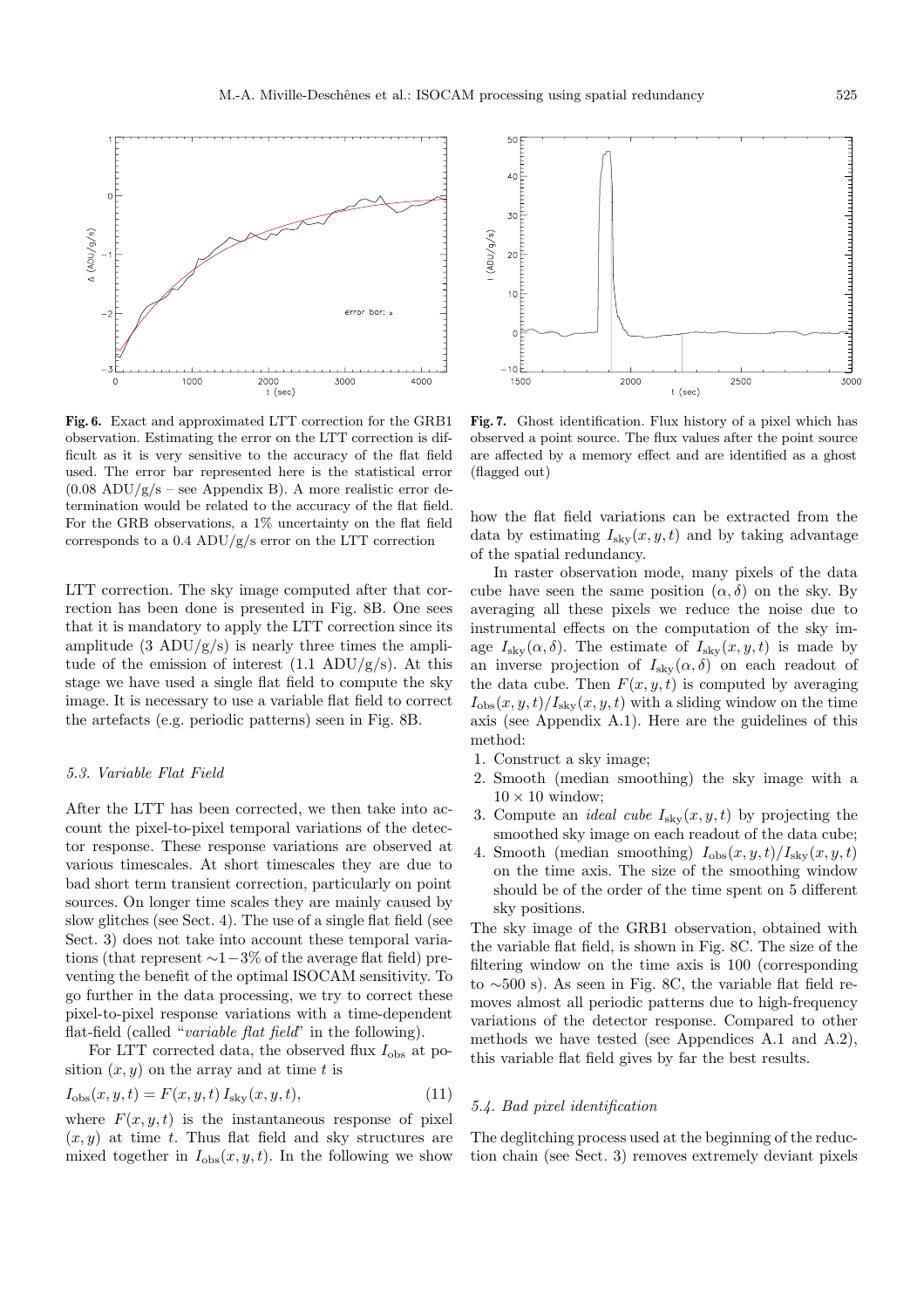

**Fig. 8.** LW10 images of a the first GRB 970402 observation after deglitching, dark subtraction, transient correction **A)**, long term transient correction **B)**, variable flat field **C)** and bad pixel removal **D)**. Image **E)** is the final map of the second GRB 970402 observation and image **F)** is the difference between **D)** and **E)**. For these observations, 1 ADU/g/s corresponds to 0.242 mJy/pix or 0.286 MJy/sr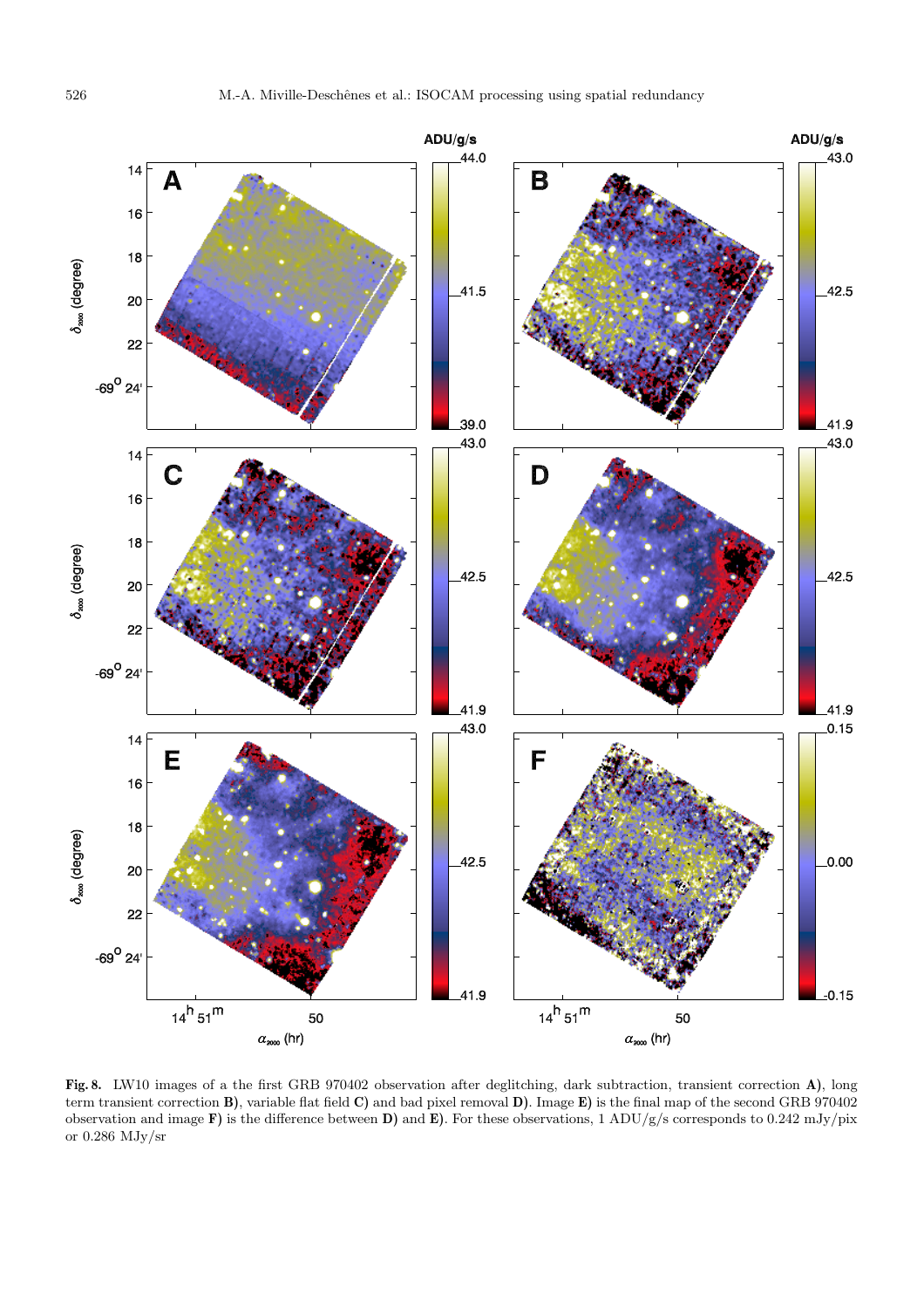

**Fig. 9.** Structure function of the difference between the two GRB final maps (bottom line) and of the difference between the first map of GRB1 and the final map of GRB2 (top line)

that have been hit by cosmic rays. To go further in the noise minimization process, we again take advantage of the spatial redundancy.

# 5.4.1. Ghost removal

Memory effects often appear after a strong flux step (e.g. after a point source) due to improper short term transient correction; this is what we call ghosts. To identify pixels affected by such effects, we look at the flux history of every pixel for a memory effect after a flux step (see Fig. 7). Again, we use the redundancy information to improve the identification of ghosts. Here is how we proceed:

- 1. Smooth (median smoothing) the sky image with a  $3 \times$ 3 window;
- 2. Compute an ideal cube by projecting the smoothed sky image on each readout of the data cube;
- 3. Compute the residual cube  $= |data cube ideal cube|$ ;
- 4. Identify strong flux steps as residual flux above 10  $\times$ the noise level;
- 5. On the time history of each pixel, identify a ghost as a residual flux above or under the noise level after a strong flux step;
- 6. Flag ghosts in the original data cube.

# 5.4.2. Noise reducer

We can go further in the reduction of the noise level by working sky position by sky position instead of working on the time history of every pixel. The idea is to look at pixels in the data cube that have seen the same sky position and discard deviant flux values.

First the sky image is smoothed (median smoothing) with a  $10 \times 10$  window. Then, for a given sky position  $(\alpha, \delta)$ , we compare the N pixels in the data cube that have seen that position with the flux of the smoothed sky image. For most of the sky position, the  $N$  pixels are distributed around the smoothed sky estimate. On the other hand, at point source positions, the  $N$  pixels generally will be above the smoothed sky estimate. Furthermore, it is also possible to find sky positions where most of the  $N$ pixels have fluxes under the smoothed sky level. Here is how we deal with each case:

1. Most of the N pixels are around the smoothed sky level  $(SML)$ :

The new sky flux is the average of  $(SML-3\times noise <$  $I < SML + 3 \times noise$ ;

- 2. Most of the N pixels are above the smoothed sky level; The new sky flux is the average of  $I > SML$ ;
- 3. Most of the N pixels are under the smoothed sky level; The new sky flux is the average of  $(SML-3\times noise <$  $I$

This method allows us to globally reduce the noise level and to keep a good photometry of point sources. This is the final data processing step. The sky images obtained after bad pixel removal of the first and second GRB observations are presented in Figs. 8D and 8E.

## **6. Assessment of the method**

# 6.1. Comparison of the two GRB observations

From the comparison of the final maps of the two GRB observations (Figs. 8D and 8E) we can estimate the reliability of our processing. At first glance we see that the structure of the diffuse emission is very similar in both maps; the LTT correction applied seems to restore properly the large scale structure. Furthermore, almost all point like structures are present in both maps, giving confidence in our bad pixel identification.

The difference of the two final sky images is shown in Fig. 8F. It is dominated by small-scale structure noise but large-scale structures are also apparent. These are probably due to error in the LTT correction. Extra noise is seen at point source positions. This was expected as memory effects are not fully corrected on point sources and as we are undersampling the point spread function (PSF). One also notices that the noise level is higher at the edges of the difference map, due to less redundancy in these regions. The standard deviation of the difference map (Fig. 8F) in the central part of the field is  $0.06$  ADU/g/s. Therefore, the noise on each GRB final map can be estimated at  $0.06/\sqrt{2} = 0.04$  ADU/g/s.

It is clear from the difference map (Fig. 8F) and from the impact of the LTT on the sky image that noise is present at all scales. The processing presented in this paper affects the signal at various scales. To characterize the noise as a function of angular scale we use the structure function of second order:

$$
B^{2}(l) \equiv \frac{\sum [I_{\rm sky}(r) - I_{\rm sky}(r+l)]^{2}}{N(l)},
$$
\n(12)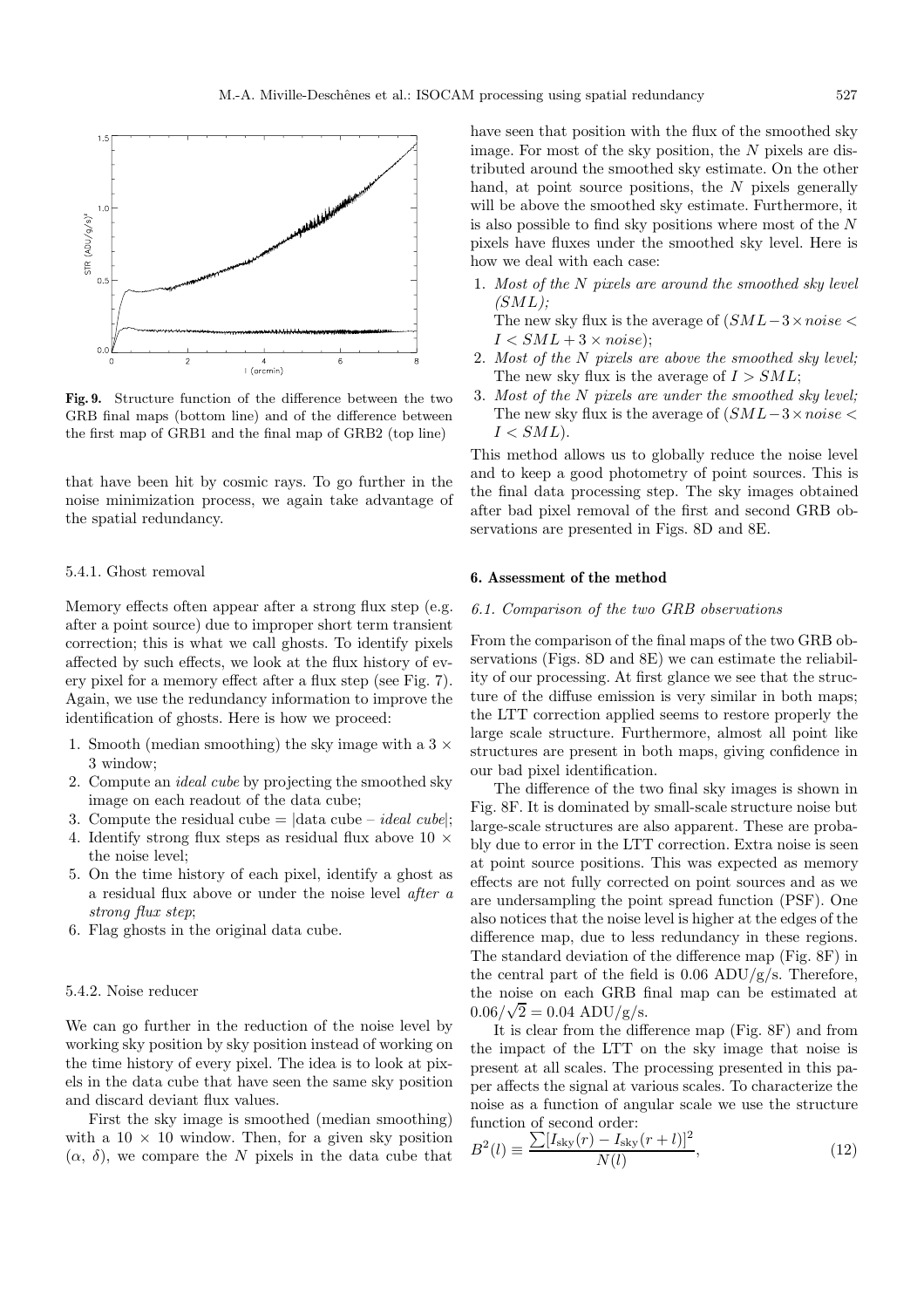

**Fig. 10.** Noise maps before (left) and after (right) the processing. For this observation 1 ADU/g/s corresponds to 0.242 mJy/pix

where the sum is over all the  $N(l)$  pairs of points separated by a distance l. To estimate the noise at each scale in the first map, the one affected by all instrumental effects, we compute the structure function on the difference between the first map of the GRB1 observation and the final one of the GRB2 observation. This difference map, where the sky is removed, is dominated by the noise of the GRB1 observation. The structure function of this difference map rises strongly from small to large scale (see Fig. 9), mainly due to the presence of the LTT. To estimate the noise at the end of the processing, we have computed the structure function on the difference between the final maps of the two GRB observations (see Fig. 8F). This time the structure function is very flat (see Fig. 9). The noise level is reduced by a factor of ten at 8 arcmin scale and a factor of two at the resolution limit. This indicates that the noise level has been lowered at all scales and that it is now uniform at all scales.

# 6.2. Study of the noise sources

The goal of this section is to show that the high spatial frequency noise of our maps is close to the optimal value obtained with stabilized ground calibration data with no glitches. The data are affected by many sources of noise. First, there are the classical quantum photon noise and the detector readout noise which have been extensively studied in the pre-launch calibration phase (Perault et al. 1994). A conservative value of the readout noise is given in the ISOCAM cookbook: 1.5 ADU/g. Secondly, memory effects (short term transient, long term transient and slow glitches) and fast glitches with small amplitudes substantially increase the noise level. These non-Gaussian events may prevent to reach the optimal sensitivity.

The noise level is measured on the flux history of pixels for which fast glitches have been removed. We have selected pixels not affected by slow glitches. We quantify the noise using the standard deviation of the high frequency component of the pixel flux history. We see in Table 2 that the noise level of the two GRB observations is in total agreement with the readout and photon noise estimated from calibration data (for a 41.5 ADU/g/s flux).

The flux  $I_{\rm sky}$  at a given position in the final sky image is the average of N independent flux measurements. The error  $\delta$  on  $I_{\rm sky}$  can be estimated by

$$
\delta = \frac{\sigma}{\sqrt{N}},\tag{13}
$$

where  $\sigma$  is the standard deviation of the N flux measurements used to compute  $I_{\text{sky}}$ . We have computed the error map at each step of the processing. In Fig. 10 we show the error  $\delta$  of each sky position for the sky image obtained before the LTT correction (Fig. 10A) and for the final sky image (Fig. 10B) of the GRB1 observation. In the Fig. 10A one sees an enhancement of the error in the southern part of the image, due to the presence of the LTT. Glitches and periodic flat defects appear as noise peaks in this error map. The structure of the final error map (Fig. 10) is dominated by the redundancy effect: the noise is higher on the edges of the map as less flux measurements were obtained in these regions.

For each sky image of Fig. 8, Table 2 lists the median error  $\delta$ , the median redundancy N and the median standard deviation of the N flux measurements averaged at each sky position. The first thing to notice is that the noise level decreases gradually through the processing. In the final sky image, the median  $\sigma$  is only 5% above the noise calibration measurement for the GRB1 observation. The noise in the GRB2 observation is exactly the one obtained with stabilized ground calibration data with no glitches.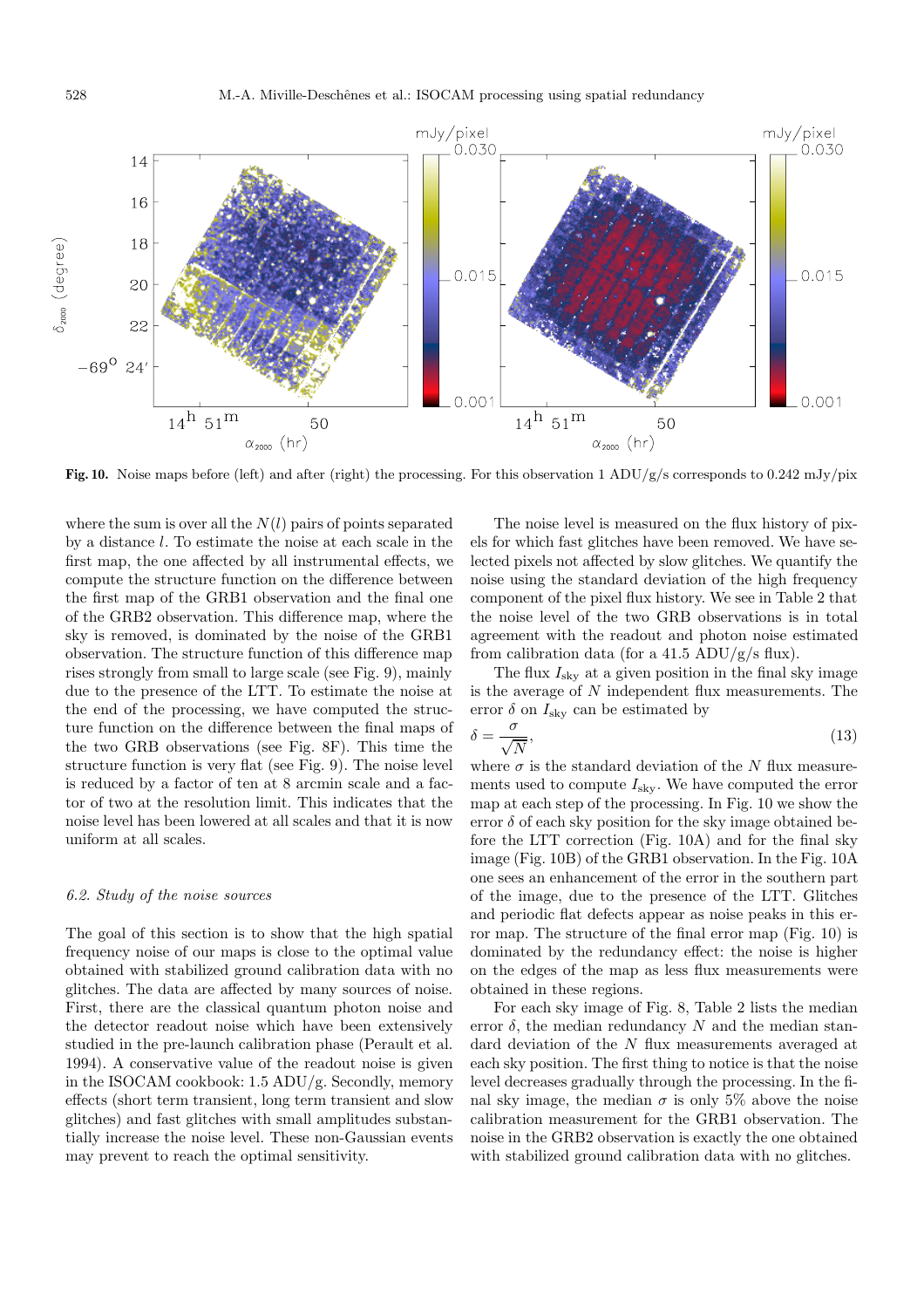**Table 2.** The noise level in the sky image at each step of the processing. In comparison, the noise level measured on the flux history of a single pixel of observation GRB1 and the noise level predicted by ground calibrations (for a mean flux of  $I = 41.5$  ADU/g/s) are both 1.15 ADU (which corresponds to 7.26  $\mu$ Jy)

|      | Sky Image             | $\delta^a$ |    |      |
|------|-----------------------|------------|----|------|
| GRB1 | Before LTT correction | 0.062      | 76 | 2.72 |
|      | After LTT correction  | 0.053      | 76 | 2.32 |
|      | Variable Flat Field   | 0.046      | 76 | 2.01 |
|      | Final map             | 0.031      | 58 | 1.21 |
| GRB2 | Final map             | 0.030      | 60 | 1.15 |

Median error value of each sky image (in  $ADU/g/s$ ). <sup>b</sup> Median redundancy of each sky image (in number of readouts).

 $c \sigma$  (in ADU) = Error  $\times \sqrt{\text{Redundancy}} \times \text{Integration time.}$ 

The dispersion of the difference between the two final maps (divided by  $\sqrt{2}$ ) is 0.04 ADU/g/s (see Sect. 6.1) which is 35% above the noise level computed on each final map  $(0.03 \text{ ADU/g/s} - \text{see Table 2})$ . This 35% difference is partly due to the increased noise on point sources and to the imperfection of the LTT correction. Nevertheless, considering the amplitude of the instrumental effects  $(3 \text{ ADU/g/s}$  for the LTT) we think that the comparison between the two GRB observations is a strong validation of the whole processing.

Finally we conclude from the numbers of Table 2 that the noise level in our final maps are dominated by the readout and photon noise. The other instrumental effects are corrected in the data reduction. Such ISOCAM sensitivity has been obtained in recent point source extraction studies (Desert et al. 1999; Aussel et al. 1999) where the low frequency diffuse emission is removed. It is the first time that such a sensitivity is reached for the emission structure on all scales.

# **7. Conclusion**

The data processing techniques presented here are based on the fact that each position on the sky has been observed several times and by different pixels along the observation. Taking advantage of this redundant information inherent to raster mode observations, we are able to control some instrumental effects which degrade the signal, reduce the noise level and finally bring images obtained with the LW channel of ISOCAM to a quality level close to optimal. The principal of the method presented could be generalized to all observations with spatial redundancy.

The quality of the final images is limited by our ability to separate the various instrumental effects. We have adopted a sequential approach where each of the problems is treated one after the other, but a global minimization would be a better way to find the optimal solution. However, such an approach seems to be out of reach for ISOCAM since several instrumental problems (e.g. the LTT and response variation after glitches and point sources) are presently not understood.

All raster ISOCAM observations can benefit from the data processing described here. This includes mapping of solar system extended objects (e.g. comet dust trails), nearby clouds and star forming regions, images from diffuse emission in the Galactic plane and external galaxies. Several publications based on the interpretation of ISOCAM observations reduced by the present method are being prepared.

Acknowledgements. We thank the different teams at IAS, CEA-Saclay, ENS-Paris and ESA for their outstanding work and continuous support during all phases of the ISO project. The Fond FCAR du Québec and the National Science and Engineering Research Council of Canada provided funds to support this research project. MAMD warmly thanks Leo Metcalfe for very helpful discussions and Do Kester for his judicious comments.

# **Appendix A: Flat fielding**

#### A.1. Averaging on a sliding window

One way to estimate a flat field for each readout of a data cube consists of computing a sliding window average of the data cube:

$$
F(x, y, t_i) = \frac{1}{N} \sum_{t_j = t_i - N/2}^{t_i + N/2} I_{obs}(x, y, t_j),
$$
 (A1)

where  $N$  is the size of the sliding window.

The variable flat field is normalized to 1 over the  $11\times11$ central part of  $F(x, y, t)$ :

$$
F(x, y, t_i) = \frac{F(x, y, t_i)}{\langle F(10:21, 10:21, t_i) \rangle}.
$$
 (A2)

Here we suppose that during the  $N$  readouts the camera has observed many positions on the sky and each pixel of the detector has seen the same flux on average. This is a good approximation if the sky observed is rather smooth and does not contain too much small-scale structure. If the emission is fairly uniform on the detector, the number of images required to compute the flat field may be relatively small. The choice of  $N$  depends on the number of readouts taken per sky position and on the contrast of small scale structures (in our case we use  $N = 100$ ). Extreme high and low flux pixels were rejected (top and bottom 15%) in order to exclude glitches and point sources. The main limitation of this method is that sky structures may be still present in the variable flat field.